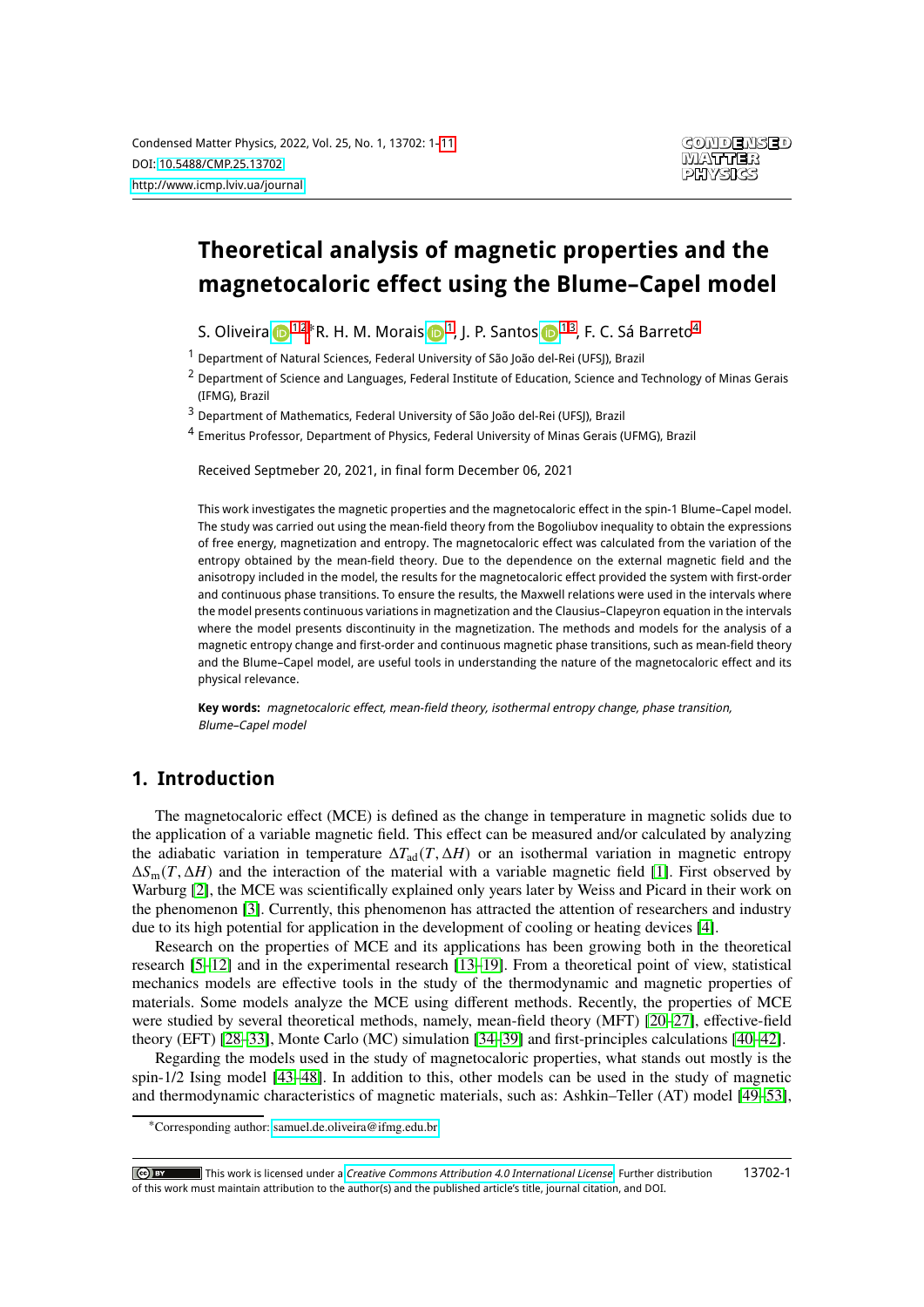Blume–Emery–Griffiths (BEG) model [\[54](#page-9-9)[–57\]](#page-9-10), mixed-spin Ising model [\[58](#page-9-11)[–63\]](#page-9-12) and Blume–Capel (BC) model [\[64](#page-9-13)[–72\]](#page-9-14). The properties of MCE in the generalized spin-S model were studied by Yüksel and collaborators [\[73\]](#page-9-15) using the MFT, and by Akinci and collaborators [\[74\]](#page-9-16) who studied the MCE using the effective-field theory, where they concentrated their studies on continuous phase transitions. The Blume– Capel model is one of the most studied spin-S models in statistical mechanics, due to its broad theoretical interest and practical applications. It was introduced by Blume [\[75\]](#page-10-1) and independently by Capel [\[76\]](#page-10-2), and has been applied in the description of many different physical situations. In this model, for the specific case of spin-1, the results indicate the existence of first-order and continuous phase transitions, with zero external field, between the ordered ferromagnetic (F) phases of low temperature, to a paramagnetic phase (P) high-temperature disorder occurring at a critical temperature which is dependent on a single-ion anisotropy  $D$ .

The objective of the present work is to study the magnetocaloric effect in the spin-1 Blume–Capel model, in the lattice with coordination number  $z = 6$ , in order to analyze its properties as a function of the anisotropy that the model presents, highlighting the regions in which the model presents firstorder phase transition. This study was carried out from the MFT starting from the variational principle of Gibbs–Bogoliubov [\[77–](#page-10-3)[79\]](#page-10-4) to obtain results for the thermodynamic quantities such as free energy, entropy and magnetization. With the MFT results, we analyzed the MCE by the variation of the entropy obtained using the Maxwell relations for the intervals in which the model presents continuous variations in magnetization and the Clausius–Clapeyron equation for the intervals that present discontinuity in the magnetization. With those expressions, a detailed analysis of the magnetic properties as a function of temperature, anisotropy, and an external field was obtained. With these results, we determine the magnetizations that present first-order phase transitions, changing the values of the external field  $h \ge 0$ , in order to analyze them and to obtain a relationship between critical temperatures and critical external fields in these transitions. In the end, a detailed study of the MCE was made for anisotropy values that present continuous and first-order phase transitions for different external field values. The MFT is used in this work as a tool suitable for a first insight into the problem. Although the MFT approach does not provide accurate results compared to numerical methods, we can say that this is a good approach for a first qualitative insight into the problem.

In section 2, we present the spin-1 Blume–Capel model based on the variational principle of Gibbs– Bogoliubov, in order to obtain results for thermodynamic quantities such as free energy, entropy and magnetization, as well as the Maxwell and Clausius–Clapeyron relations. In section 3, we analyze numerical results and diagrams obtained from the application of MFT in the Blume–Capel model in the lattice with coordination number  $z = 6$ . In Section 4, we present the closing remarks.

#### **2. Model and formulation**

The purpose of this section is to provide a mathematical description for the spin-1 Blume–Capel model using the MFT, starting from the Gibbs–Bogoliubov variational principle, in order to obtain results for thermodynamic quantities such as free energy, entropy, and magnetization, as well as the Maxwell and Clausius–Clapeyron relations.

The Hamiltonian of the spin-1 Blume–Capel model is given by

$$
H = -J \sum_{\langle i,j \rangle}^{Nz/2} S_i S_j - D \sum_{i=1}^{N} S_i^2 - h \sum_{i=1}^{N} S_i,
$$
 (2.1)

where J is the coupling between the spin variables, D is a single-ion anisotropy,  $\langle i, j \rangle$  denotes a pair of nearest-neighboring spins, each  $S_i$  is restricted to  $(-1, 0, +1)$ , N represents the number of sites in the lattice,  $\zeta$  is the coordination number and  $h$  is an external field.

Bogoliubov's variational principle is based on the validity of inequality

$$
G \leq \Phi \equiv G_0 + \langle H - H_0 \rangle \,, \tag{2.2}
$$

where G and H represent the free energy and the total Hamiltonian of a lattice statistical model, while  $G_0$ and  $H_0$  represent the free energy and the trial Hamiltonian of a lattice statistical model simplified for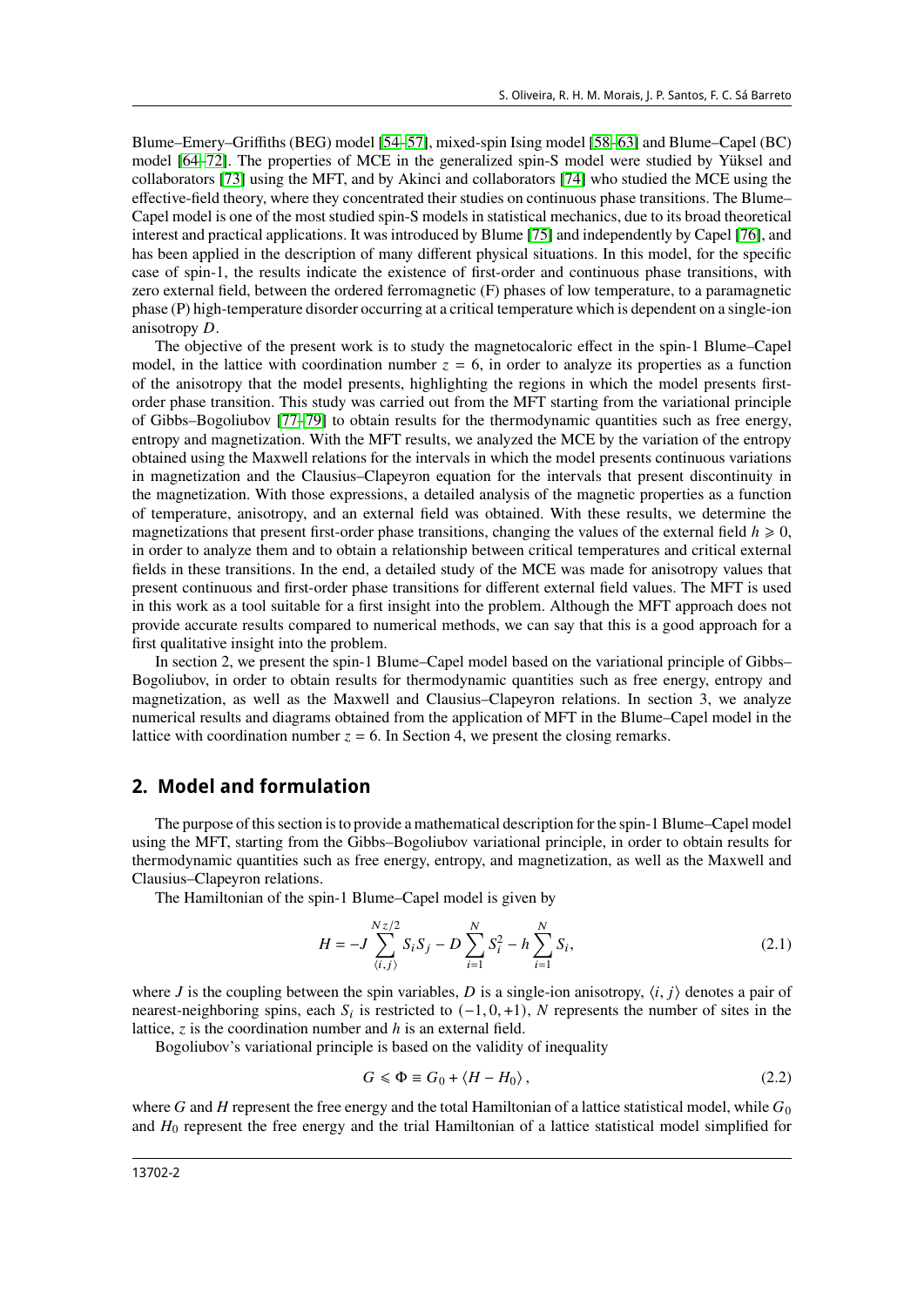which the relevant calculations can be performed exactly (the symbol  $\langle \ldots \rangle$ ) denotes the average by the canonical ensemble within the simplified model defined by the Hamiltonian  $H_0$ ). The term  $\Phi$  is the variational free energy, which gives an upper bound on the true free energy  $G$ .

The trial Hamiltonian of the spin-1 Blume–Capel model must include in the MFT a variational parameter  $\gamma$ :

$$
H_0 = -\gamma \sum_{k=1}^{N} S_k - D \sum_{k=1}^{N} S_k^2.
$$
 (2.3)

To obtain the above variational parameter, we must minimize the free energy as presented more in detail in the references [\[64,](#page-9-13) [68,](#page-9-17) [80\]](#page-10-5). After the calculations, we obtain expressions for free energy and magnetization, given by

<span id="page-2-0"></span>
$$
G = -Nk_{\rm B}T \ln \{ 1 + 2e^{\beta D} \cosh \left[ \beta (zJm + h) \right] \} + \frac{Nz}{2} Jm^2,
$$
 (2.4)

and

<span id="page-2-1"></span>
$$
m = \frac{2e^{\beta D}\sinh[\beta(zJm+h)]}{1 + 2e^{\beta D}\cosh[\beta(zJm+h)]}.
$$
\n(2.5)

Here,  $\beta \equiv 1/k_B T$ ,  $k_B$  is the Boltzmann constant and T is the temperature. From equations [\(2.4\)](#page-2-0) and [\(2.5\)](#page-2-1), we obtain the entropy by the expression,

<span id="page-2-2"></span>
$$
S = -\frac{\partial G}{\partial T}.\tag{2.6}
$$

The variation of entropy,  $\Delta S_m(T, \Delta h)$ , is obtained by taking the difference between the entropy in the final and initial states of an isothermal process, i.e.,

<span id="page-2-6"></span>
$$
\Delta S_m(T, \Delta h) = S_{m_2}(T, h_2) - S_{m_1}(T, h_1). \tag{2.7}
$$

An alternative way to obtain the MCE is through the Maxwell relations, from equations [\(2.5\)](#page-2-1) and [\(2.6\)](#page-2-2) [\[4\]](#page-8-3), given by the integral

<span id="page-2-3"></span>
$$
\Delta S_m(T, \Delta h) = \int_{h_1}^{h_2} \left[ \frac{\partial m(T, h)}{\partial T} \right]_h \mathrm{d}h,\tag{2.8}
$$

where  $\Delta S_m$  is obtained for the values of T for which only continuous phase transitions occur.

For systems with first-order phase transitions, we use equation [\(2.8\)](#page-2-3) with a contribution present in the entropy variation due to discontinuity in magnetization, in order to obtain  $\Delta S_m(T, \Delta h)$  which takes the following form,

<span id="page-2-4"></span>
$$
\Delta S_m^{(of)}(T, \Delta h) \cong \int_{h_1}^{h_C - \delta h} \left[ \frac{\partial m(T, h)}{\partial T} \right]_h \mathrm{d}h + \int_{h_C + \delta h}^{h_2} \left[ \frac{\partial m(T, h)}{\partial T} \right]_h \mathrm{d}h + \delta S,\tag{2.9}
$$

where the variations represented in the intervals of the integrals tend to zero  $(\delta h \to 0)$  and  $(\sigma f)$ denotes the first-order phase transitions under the critical conditions  $T_c$  and  $h_c$ . The expression given by equation [\(2.9\)](#page-2-4) has three terms, the first and the second of which make it possible to determine the MCE ( $\Delta S_m$ ) by the magnetization derivative, in the magnetic field intervals where variations in magnetizations are continuous. The third term allows obtaining the contribution of the MCE due to discontinuity, due to the first-order phase transitions, in magnetization and will be obtained by the Clausius–Clapeyron equation, given by,

<span id="page-2-5"></span>
$$
\delta S = \left(\frac{dh}{dT}\right)\delta m(T_{\rm C}, h_{\rm C}),\tag{2.10}
$$

where the magnetization variation ( $\delta m$ ) around T<sub>C</sub> is determined by  $\delta m(T_c, h_\lambda) = m_{hc-\delta h} - m_{hc+\delta h}$ .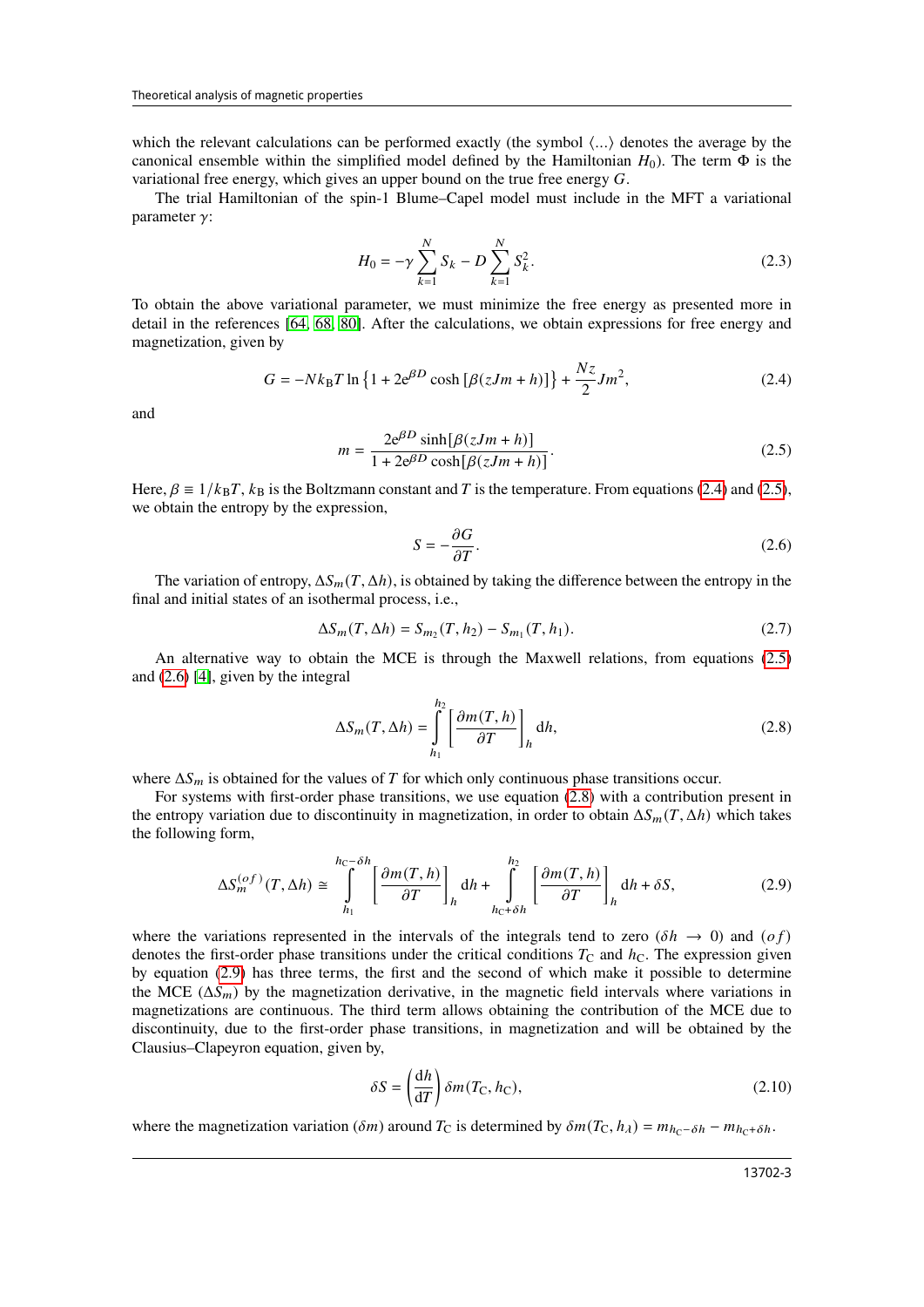#### **3. Numerical results and diagrams**

In this section we present numerical results and diagrams obtained from the application of the MFT to the spin-1 Blume–Capel model on the lattice with coordination number  $z = 6$ . With the equations [\(2.4–](#page-2-0) [2.10\)](#page-2-5) presented in the last section, we obtain the phase diagrams  $(T-D)$  and  $(T-h)$ , the diagrams for magnetization (*m*) as a function of temperature (*T*), of the free energy (*G*) as a function of magnetization, of entropy (S) as a function of temperature and the diagram for the  $(-\Delta S_m)$  as a function of temperature. All MCE results were obtained by the variation of the entropy given by equation [\(2.7\)](#page-2-6), and by the Maxwell relations given by equations [\(2.8–](#page-2-3)[2.10\)](#page-2-5), and the results were identical. For simplicity, we consider  $k_B = 1$ and  $J = 1$ .

Before starting the analysis of the MCE properties, we discuss the characteristics of the phase transition diagrams of the model ( $T-D$  and  $T-h$ ) considering some external magnetic field values ( $h \ge 0$ ). The phases and regions in which the model presents are classified as follows:

Considering the null external field  $(h = 0)$ , we define:

(*i*) The ferromagnetic phase (F), with  $m \neq 0$ .

(*ii*) The paramagnetic phase (P), with  $m = 0$ .

(*iii*) The dense ferromagnetic region  $(d_F)$ , in which the phase F is stable and P is metastable.

(*iv*) The dense paramagnetic region ( $dp$ ), in which the phase P is stable and F is metastable.

Considering the external field greater than zero  $(h > 0)$ , we define:

(*v*) The ordered phase (OP<sub>1</sub>) with  $m \neq 0$ .

(*vi*) The ordered phase (OP<sub>2</sub>) with  $m \neq 0$ .

(*vii*) The dense region ( $d_{OP_1}$ ) in which the phase  $OP_1$  is stable and  $OP_2$  is metastable.

(*viii*) The dense region ( $d_{OP_2}$ ) in which the phase OP<sub>2</sub> is stable and OP<sub>1</sub> is metastable.

The phases defined above are shown in figure [1](#page-4-0) where the solid lines represent continuous phase transitions, the dashed lines represent the first-order phase transitions, the critical lines dashed and dotted represent the limit for the first-order phase transitions to different external field values, and lastly the dotted lines limit the dense region.

Considering a null external field, we use the same methodology applied in reference [\[68\]](#page-9-17), and we present the results for the phase diagram  $T - D$  in figure [1](#page-4-0) (a), whose obtained phases are F and P, and also show the named regions  $d_F$  and  $d_P$ . Still, in the figure it is possible to verify that for the values of  $D = 0$ ,  $D \rightarrow \infty$ , and  $D = -2.772$ , the temperature values are approximately  $T = 4.0, 6.0$ , and 2.0, respectively. The latter is the temperature of the tricritical point (TCP).

For non-zero external field  $(h > 0)$ , we present three different phase diagrams in figures [1](#page-4-0) (b), (c) and (d), whose obtained phases are  $OP_1$  and  $OP_2$ , as well the regions  $d_{OP_1}$  and  $d_{OP_2}$ . In figure [1](#page-4-0) (b), we present the phase diagram  $(T-D)$  for some external magnetic field values between  $h = 0.1$  and  $h = 0.5$ , where it is possible to observe that as we increase the external magnetic field, the first-order phase transition line between regions  $d_{OP_1}$  and  $d_{OP_2}$  shifts in the negative direction of D. These lines of firstorder phase transitions (dashed lines) were obtained from equations [\(2.4\)](#page-2-0) and [\(2.5\)](#page-2-1), from a comparison of the Gibbs free energies. The energies were compared considering the condition  $(G_F = G_P)$ , where  $G_F$  represents the free energy of the ferromagnetic phase and  $G_P$  represents the free energy of the paramagnetic phase, and also  $(G_{OP_1} = G_{OP_2})$ , where  $G_{OP_1}$  represents the free energy of the ordered phase OP<sub>1</sub> and  $G_{OP_2}$  represents the free energy of the ordered phase OP<sub>2</sub>, which converges to  $D + h = -z/2$  with  $(T \rightarrow 0)$ . The critical line (dashed and dotted) starts at the tricritical point TCP = (-2.772, 2.000) and tends to the temperature  $T = 1.5$  $T = 1.5$  $T = 1.5$  with  $D \rightarrow -\infty$ . In figure 1 (c), we present the phase diagram  $(T-h)$  for some fixed values of D, ranging between  $D = -2.85$  and  $D = -3.5$ , where it is verified that an increase in the anisotropy leads to an increase in the magnetic field  *for which the first-order phase transition line* between the regions  $d_{OP_1}$  and  $d_{OP_2}$  occurs. It is also possible to observe that as the value of D gets closer to the critical value  $(-2.772)$ , the coexistence curve gets closer to the vertical axis indicating a decrease of the region  $d_{OP_2}$ . To highlight the regions  $d_{OP_1}$  and  $d_{OP_2}$  we present in figure [1](#page-4-0) (d) the phase diagrams  $(T-D)$  for the fixed value of  $h = 0.5$ , as well as  $(T-h)$  for the fixed value of  $D = -3.5$ .

To analyze the behavior of the phases that define the phase diagrams in figure [1,](#page-4-0) we present in figure [2](#page-5-0) the magnetization diagrams as a function of temperature, and the free energy diagrams as a function of magnetization for the values of  $D = -2.99$  and  $D = -3.5$ . Observing figure [2](#page-5-0) (a), it is possible to verify that for  $D = -2.99$  and the null external field  $h = 0$ , the system undergoes a first-order phase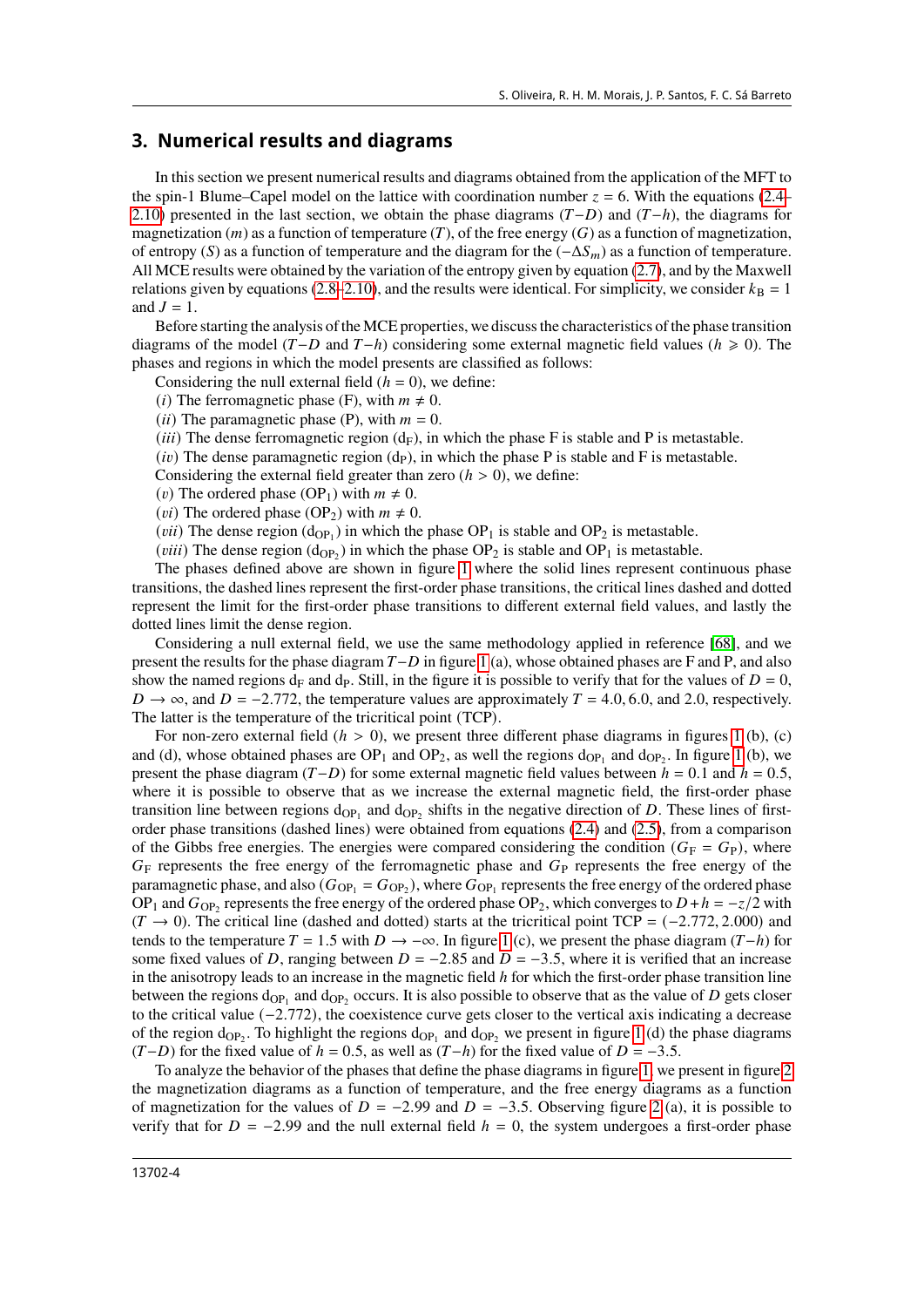

<span id="page-4-0"></span>**Figure 1.** Phase diagrams obtained by MFT for the spin-1 Blume–Capel model with coordination number  $z = 6$ . (a) Phase diagram ( $T-D$ ) showing dashed line of first-order phase transitions from steady state to null field  $h = 0$ . (b) Phase diagram  $(T-D)$  for some values of the external magnetic field  $h > 0$ . The numbers that follow each curve represent some values of  $h$ . (c) Phase diagram  $(T-h)$  explaining the coexistence line of the regions  $(d_{OP_1})$  and  $(d_{OP_2})$  for some values of D. The numbers that follow each curve represent the values of D. (d) Phase diagram  $(T-D)$  and  $(T-h)$  for the fixed values  $h = 0.5$  and  $D = -3.5$ , respectively, highlighting the regions  $d_{OP_1}$  and  $d_{OP_2}$ .

transition, represented by vertical line  $B_1B_2$ . The other two vertical lines, represented by  $B_3B_4$  and  $B_5B_6$ , correspond to the first-order phase transition for the external field values  $h = 0.058$  and  $h = 0.100$ , respectively. Still, with respect to this diagram, it can be observed that from the application of an external field  $h = 0.119$ , the coexistence line associated with the first-order phase transition ceases to exist and the system evolves to continuous phase transitions, the behavior confirmed from the phase diagram shown in figure [1](#page-4-0) (c), that is, the system passes to phase OP<sub>2</sub> at temperatures higher than that shown in point the  $B_7$ in figure [2](#page-5-0) (a). Still, in figure 2 (a) it is possible to verify that the dashed line connecting the points  $B_1$ ,  $B_3$ ,  $B_5$ ,  $B_7$ ,  $B_6$ ,  $B_4$ , and  $B_2$  limits the region where the continuous phase transitions occur. In figure [2](#page-5-0) (b), we have a representation of the free energy for the fixed temperature  $T = 1.2$  and anisotropy  $D = -2.99$ , where the system undergoes first-order phase transitions with external field  $h = 0.058$ , where for the external field range  $h < 0.058$ , the stable state is phase  $OP_1$ , while for the range  $h > 0.058$ , the stable state is phase  $OP<sub>2</sub>$ .

In figure [2](#page-5-0) (c), we present a magnetization diagram for  $D = -3.5$ , and it is possible to observe that the first-order phase transitions only happen with the application of an external field  $h > 0.5$ , confirmed by the phase diagram shown in figure [1](#page-4-0) (d), and shown by the vertical line  $B_8B_9$ , where the transition occurs with the application of an external field  $h = 0.526$ . The other vertical line, represented by  $B_{10}B_{11}$ corresponds to the first-order phase transition for the external field  $h = 0.540$ , while the dashed line connecting points  $B_8$ ,  $B_{10}$ ,  $B_{12}$ ,  $B_{11}$ , and  $B_9$  limits the region where continuous phase transitions occur. For  $h < 0.5$ , the phase OP<sub>2</sub> is stable, while the phase OP<sub>1</sub> is unstable, as obtained by the results of the external field  $h = \{0, 0.3, 0.5\}$ . We also show that by applying an external field  $h = 0.552$ , the coexistence line associated with the first-order phase transition ceases to exist and the system evolves to continuous transitions, which can be seen in the phase diagram shown in figure [1](#page-4-0) (d) and by the point  $B_{12}$ in figure [2](#page-5-0) (c). Furthermore, in figure 2 (d), we present the free energy for the fixed temperature  $T = 1.2$ , and anisotropy  $D = -3.5$ , where the system undergoes first-order phase transitions with external field  $h = 0.526$ , where for the external field range  $h < 0.526$ , the stable state is phase OP<sub>1</sub>, while for the range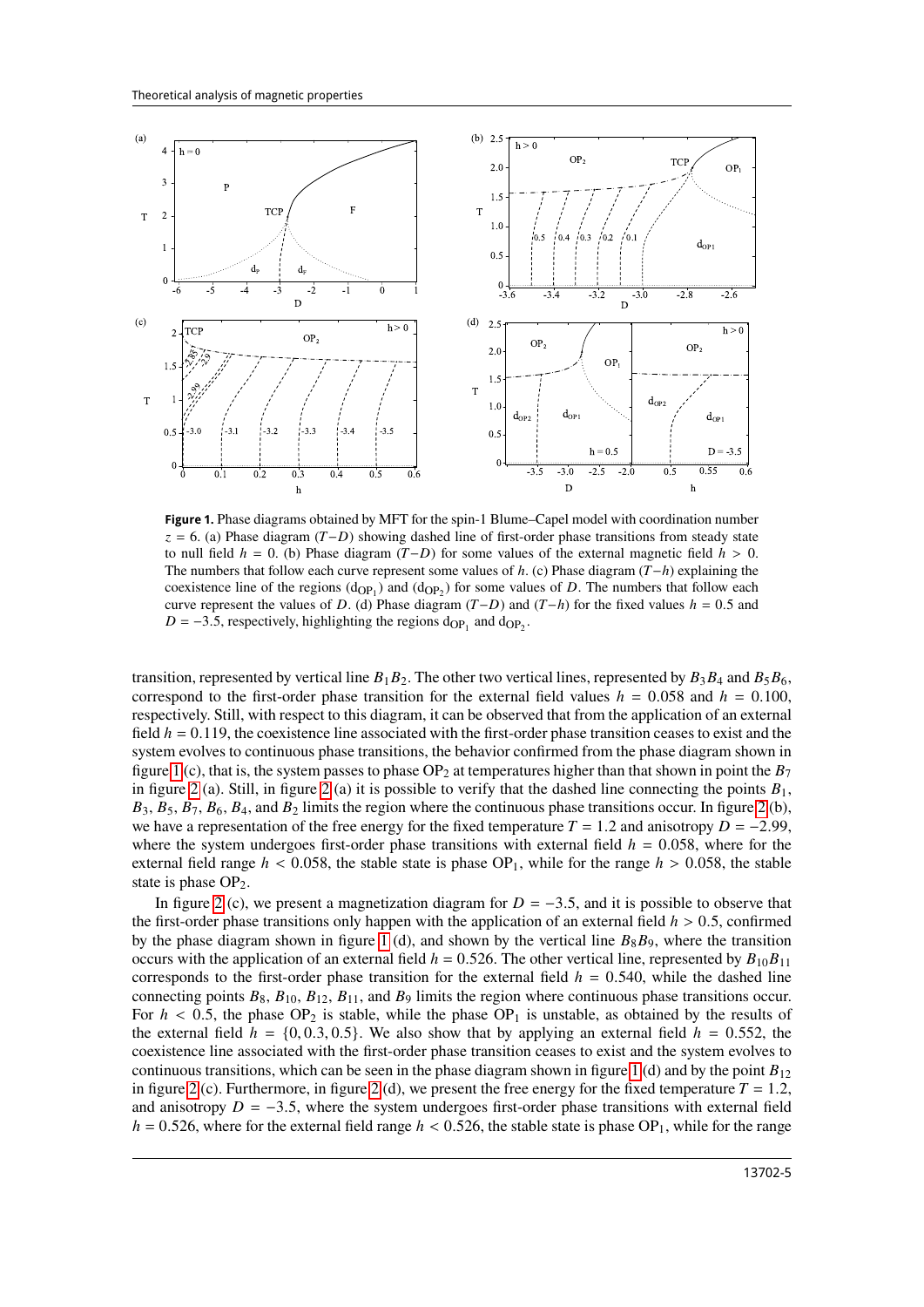

<span id="page-5-0"></span>**Figure 2.** (a) Magnetization as a function of temperature for the value  $D = -2.99$  with external field values  $h = \{0, 0.0589, 0.1, 0.1193, 0.15, 0.2\}$ . (b) Free energy as a function of magnetization for the value  $D = -2.99$  with external field values  $h = \{0, 0.02, 0.04, 0.058, 0.08, 0.1, 0.12\}$ . The data obtained are for  $T = 1.2$ . (c) Magnetization as a function of temperature for the value  $D = -3.5$  with external field values  $h = \{0, 0.3, 0.5, 0.526, 0.54, 0.552, 0.58, 0.7\}$ . The numbers that follow each curve represent the values of  $h$  at which it was calculated in the model. (d) Free energy as a function of magnetization for the value  $D = -3.5$  with external field values  $h = \{0, 0.175, 0.350, 0.526, 0.7, 0.875, 1.05\}$ . The data obtained are for  $T = 1.2$ .

 $h > 0.526$ , the stable state is phase OP<sub>2</sub>.

Before presenting the MCE results, we study the behavior of entropy as a function of temperature, for some external field and anisotropy values  $D = \{-2.99, -3.5\}$ , and the results can be seen in figure [3.](#page-6-0) In figure [3](#page-6-0) (a) we present the entropy as a function of temperature for three values of the applied magnetic field  $h = \{0, 0.2, 0.5\}$ , in which it is possible to verify that the entropy with a null field displays a discontinuity at approximately  $T = 0.71$ , confirming the result presented in figure [2](#page-5-0) (a) in the line  $B_1B_2$ . Analyzing the entropy as a function of temperature, now for the parameter  $D = -3.5$ , we present in figure [3](#page-6-0) (b) the result for four different values of the applied magnetic field  $h = \{0, 0.5, 0.54, 1.0\}$ . As discussed previously, for this parameter the first-order phase transition between the regions  $d_{OP_1}$  and  $d_{OP_2}$ at low temperatures occurs with the application of a magnetic field in the interval  $0.5 < h < 0.552$ . Thus, we observe in this figure that the entropy for  $h = 0.54$  shows a first-order phase transition that appears at approximately  $T = 1.4$  $T = 1.4$  $T = 1.4$ , confirmed by the phase diagram in figure 1 (d), and can also be seen in figure [2](#page-5-0) (c), through the line  $B_{10}B_{11}$ . For external field  $h = 0$ , the stable phase is P, for  $h = 0.5$  the system is in the region  $d_{OP_2}$  for low temperatures showing continuous phase transitions for phase  $OP_2$ , while for external field  $h = 1.0$ , the system is in the region  $d_{OP_1}$  for low temperatures showing continuous phase transitions for the phase  $OP<sub>2</sub>$ .

Finally, we present the results obtained for the MCE from equations  $(2.7)$ – $(2.10)$ , coupled with equa-tions [\(2.5\)](#page-2-1) and [\(2.6\)](#page-2-2). In our study, the MCE was obtained by equation [\(2.7\)](#page-2-6) and also by equations [\(2.8\)](#page-2-3)– [\(2.10\)](#page-2-5), the same results were determined, which was already predicted. To start the study, we present in figure [4](#page-6-1) (a) the dependence of  $-\Delta S_m$  on the temperature for the anisotropy values  $D = \{-2, -1, 0\}$  and with a maximum applied field of  $h_2 = 0.2$ , while  $h_1 = 0$  throughout the whole study. With the results obtained we observed that the change in magnetic entropy gradually decreases both below and above the magnetic ordering temperature with a decrease of the anisotropy. As is already known in the literature [\[5,](#page-8-4) [31,](#page-9-18) [74,](#page-9-16) [81](#page-10-6)[–83\]](#page-10-7), the MCE in models that present continuous phase transitions, show a behavior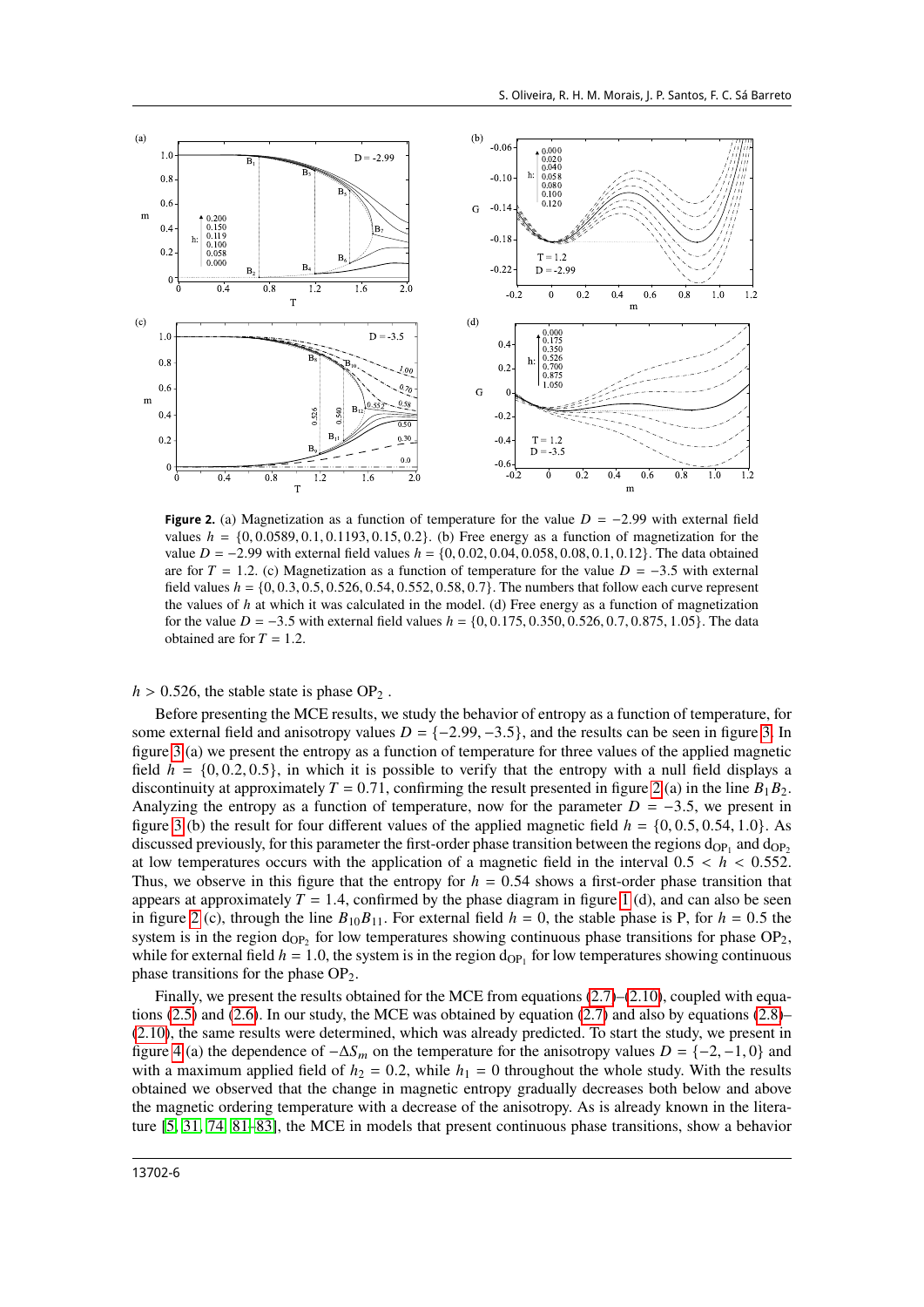

<span id="page-6-0"></span>**Figure 3.** (a) Diagram for entropy as a function of temperature for three values of the applied magnetic field  $h = \{0, 0.2, 0.5\}$ , using parameter  $D = -2.99$ . In the inner region of the diagram it is possible to observe the first-order phase transition to null field, at approximately  $T = 0.71$ . (b) Diagram for entropy as a function of temperature for four values of the applied magnetic field  $h = \{0, 0.5, 0.54, 1.0\}$ , using parameter  $D = -3.5$ . In the inner region of the diagram it is possible to observe the first-order phase transition to field  $h = 0.54$  at temperature  $T = 1.4$ .

with  $-\Delta S_m$  tending to zero with  $T \to 0$ , an increasing trend towards the critical temperature, peaking and declining more sharply, and tending to zero with  $T \rightarrow \infty$ . This behavior was discussed in the work by Franco and collaborators [\[84\]](#page-10-8), where the magnetic entropy change curves for different applied fields collapse into a single curve for materials with continuous phase transitions. It is important to report that for compounds which undergo a first-order phase transition, this universal curve is not valid. Thus, this result [\[84\]](#page-10-8) suggests that the universal curve can be used as an additional criterion to distinguish the order of the phase transition.



<span id="page-6-1"></span>**Figure 4.** (a) Variation of the magnetic entropy for the values of  $D = 0, -1$  and  $-2$ , with a maximum applied field of  $h = 0.2$ . (b) Variation of magnetic entropy for  $D = -2.99$ , with a maximum applied field of  $h = 0.2$ . The line  $C_1C_2$  represents the first-order phase transition that occurs approximately at  $T = 0.71$ .

To analyze the main objective of this work, which is the MCE, in models that present first-order phase transitions, we plot in figure [4](#page-6-1) (b) the  $-\Delta S_m$  with respect to temperature for the value of  $D = -2.99$ , with a maximum applied field of  $h_2 = 0.2$ . In the diagram we can see that with  $T \to 0$  we have  $(-\Delta S_m) \to 0$ . Increasing the value of  $T$ , the curve presents an increasing trend in a region that presents only a continuous variation of the entropy (solid line). At the critical temperature  $T_{\rm C} = 0.71$ , a discontinuity occurs due to the first order phase transition  $(C_1C_2)$ , which can be confirmed in figure [2](#page-5-0) (a). From point  $C_2$ , the model presents a region with first order phase transitions (dashed line), passing to a region with only continuous variations (continuous line) at approximately  $T = 1.7$ , tending to zero with  $T \rightarrow \infty$ .

In figure [5](#page-7-0) (a) we present the trend of the  $(-\Delta S_m)$  in relation to the temperature for some values of D between the point TCP ( $D = -2.77$ ) and  $D = -3.1$ , with a maximum applied field of  $h_2 = 0.5$ . For a value of  $D = -2.77$ , the model still does not show first-order phase transition, so  $(-\Delta S_m)$  behaves like the universal curve suggested in the work of Franco et al. [\[84\]](#page-10-8), where the MCE is maximum at the critical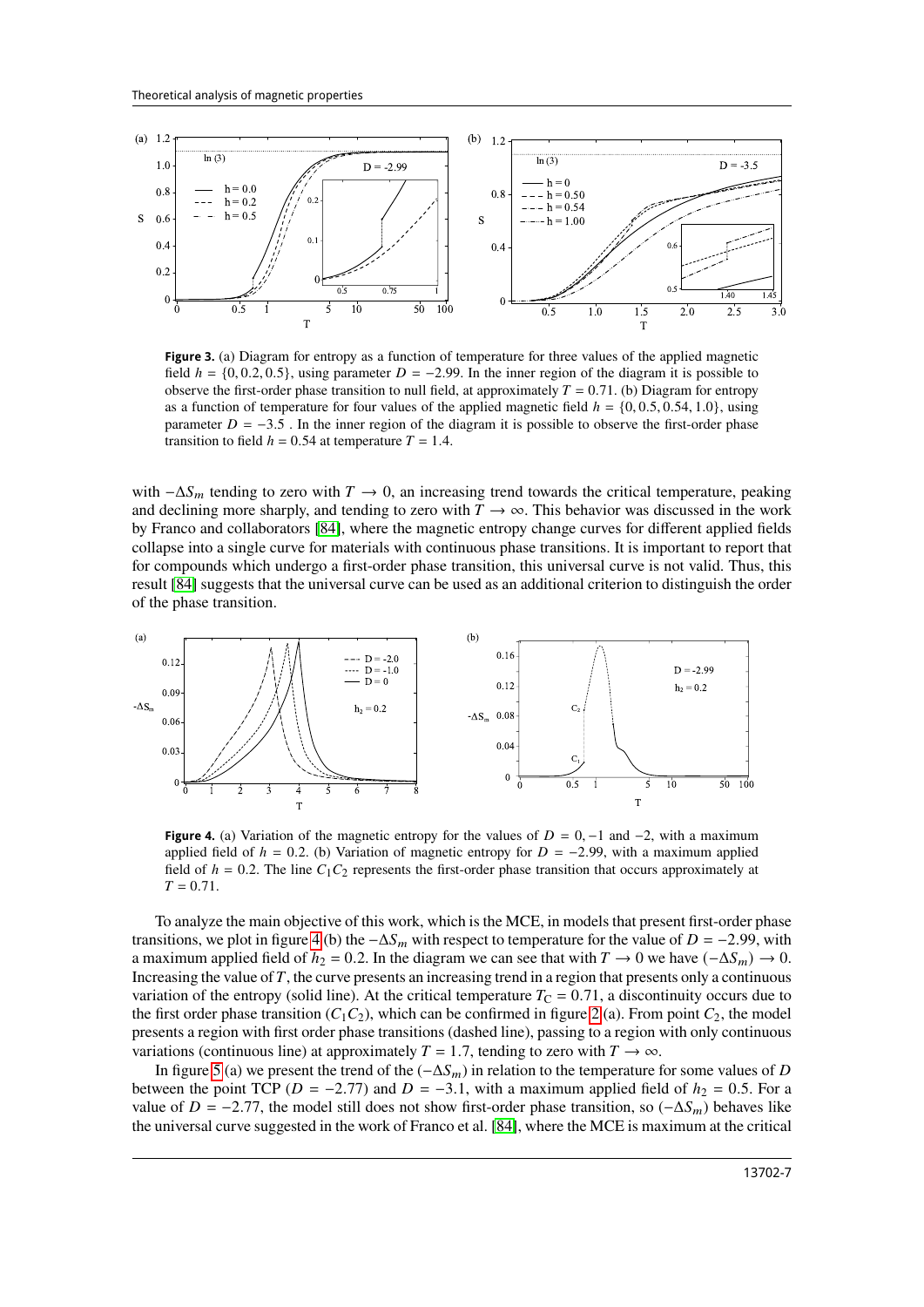

<span id="page-7-0"></span>**Figure 5.** (a) Variation of magnetic entropy for the values of  $D = \{-2.772, -2.85, -2.9, -3.0, -3.1\}$ , with the maximum applied field of  $h_2 = 0.5$ . (b) Variation of magnetic entropy for  $D = -3.5$ , and magnetic field intervals at  $\Delta h = 0.5$ ,  $\Delta h = 0.540$  and  $\Delta h = 1.0$ . The line  $C_9C_{10}$  represents the first-order phase transition that occurs approximately at  $T = 1.4$ . The numbers that follow each curve represent the values of  $\Delta h$  that was calculated in the model.

temperature. For anisotropy values  $D < -2.77$  and the proposed magnetic field variation, the model presents first-order phase transitions up to  $D = -3.1$ . In the regions where first-order phase transitions occur, MCE is represented by dashed lines and in the regions where only continuous variations in magnetization occur, MCE is represented by solid lines. We can observe that for anisotropy values below the TCP point ( $D < -2.77$ ), the MCE values at the points  $C_i C_j$ , of the vertical lines of discontinuity gradually lose intensity and reduce to zero until touching  $\Delta S_m = 0$  in  $D = -3.0$ . Below  $D = -3.0$ , the dashed line, obtained by the first-order phase transitions, continues to reduce the intensity until  $D = -3.5$ which does not show first-order phase transitions for  $h < 0.5$  and this can be seen in figure [5](#page-7-0) (b). Fixing at  $D = -3.5$ , figure [5](#page-7-0) (b) shows the trends of the MCE when intensifying the variation of the external field  $\Delta h$ . For  $\Delta h = 0.5$ , the model does not present first-order phase transitions and the MCE is obtained only with continuous variations in magnetization. For  $\Delta h = 0.540$ , we identified, as predicted, a discontinuity in the magnetocaloric potential at approximately  $T = 1.4$  ( $C_9C_{10}$ ), at which point the stable phase passes from the region  $d_{OP_1}$  to  $d_{OP_2}$ . Then, the system passes from the  $d_{OP_2}$  to the  $OP_2$  phase through a continuous phase transition. For  $\Delta h = 1.0$ , the MCE presents the same behavior as shown in figure [5](#page-7-0) (a) for  $D = -3.0$  and  $-3.1$ .

#### **4. Conclusions**

In this work, the application of the MFT allowed us to analyze the magnetic and magnetocaloric properties using the spin-1 Blume–Capel model in the lattice with coordination number  $z = 6$ , having, as variation, the anisotropy and external field quantities near critical temperatures. According to our results, depending on the value of the anisotropy, the system can exhibit a continuous or first-order phase transition behavior. We confirm that the MCE peaks obtained for anisotropy values greater than  $D = -2.772$  is in agreement with the unique universal behavior found in materials where the phase transition is continuous, in contrast to the behavior of the MCE in the first-order phase transitions. The difference between the entropy curves change in the continuous and first-order phase transitions is clear, as shown in figure [5](#page-7-0) (a), where we quantify the data dispersion in the ordered region. The application of MFT together with the use of the spin-1 Blume–Capel model allowed us to determine the magnetic and magnetocaloric properties, in which we show that these results can serve as an important tool to analyze and describe the MCE phenomena. The results found from the variation of entropy obtained by equation [\(2.7\)](#page-2-6), were compatible with the use of Maxwell relations equations [\(2.8](#page-2-3)[–2.10\)](#page-2-5) where the model presented continuous variations in the magnetization as well as the use of the Clausius–Clapeyron equation in the intervals where the magnetization presented discontinuity. With this comparison of results it was shown that in the applications of the MFT, one can obtain explicit expressions for entropy and use it efficiently for the MCE. Although in general the MFT approach does not provide accurate results compared to other numerical methods, it provides the first qualitative view of the problem. In the future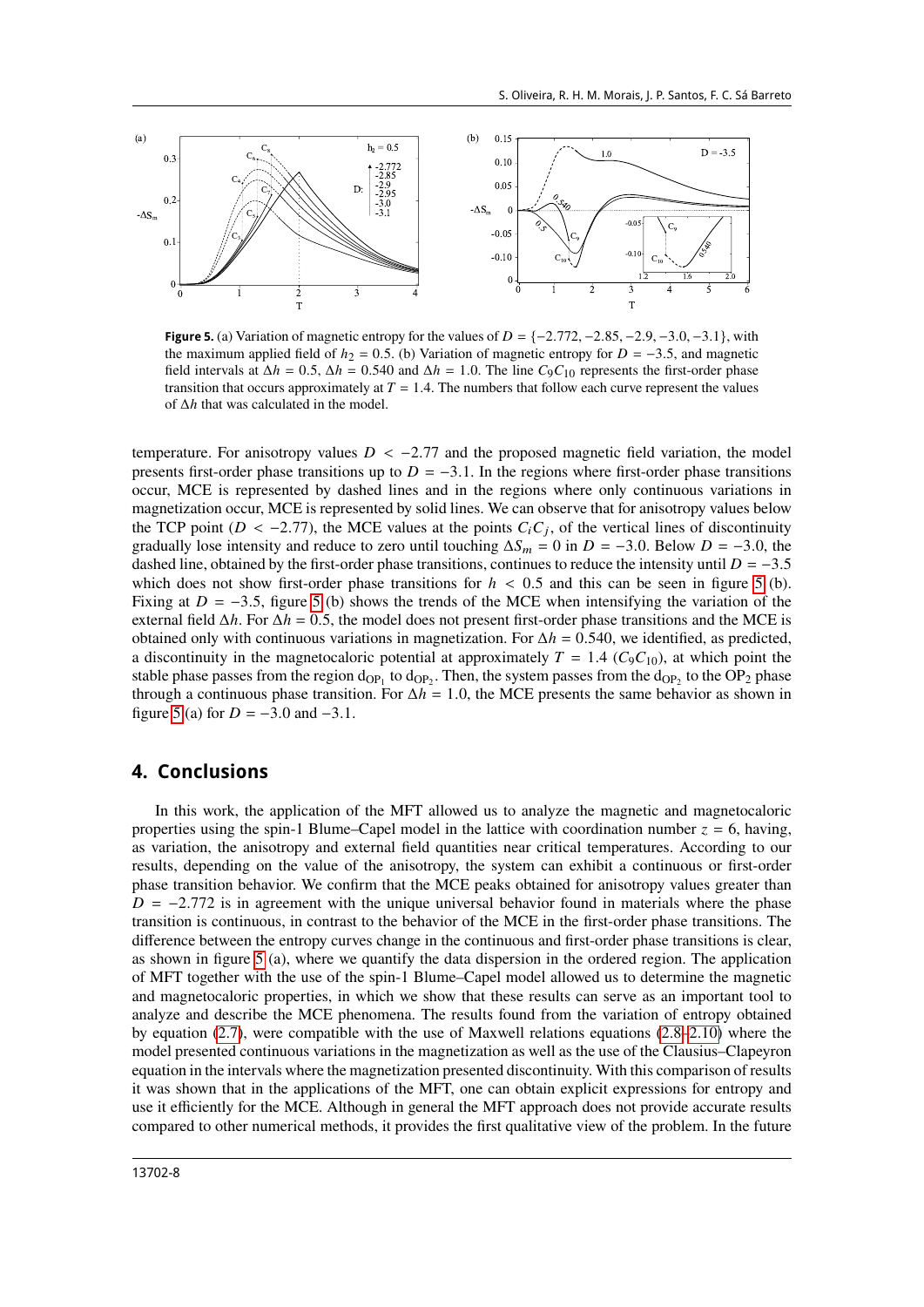we may be looking into the numerical calculations of the system.

### **Acknowledgements**

J. P. Santos would like to thank the National Council for Scientific and Technological Development — CNPq (No. 306404/2019-2) for financial support. R. H. M. Morais acknowledges financial support in part by the Higher Education Personnel Improvement Coordination — Brazil (CAPES) — Finance Code (No. 88887.501260/2020-00).

#### **References**

- <span id="page-8-0"></span>1. Pecharsky V. K., Gschneidner K. A., J. Appl. Phys., 1999, **86**, 565, doi[:10.1063/1.370767.](https://doi.org/10.1063/1.370767)
- <span id="page-8-1"></span>2. Warburg E., Ann. Phys., 1881, **249**, 141, doi[:10.1002/andp.18812490510.](https://doi.org/10.1002/andp.18812490510)
- <span id="page-8-2"></span>3. Weiss P., Piccard A., Les Comptes Rendus l'Académie Des Sci., 1918, **166**, 352.
- <span id="page-8-3"></span>4. Tishin A. M., Spichkin Y. I., The Magnetocaloric Effect and Its Applications, CRC Press, London, 2003.
- <span id="page-8-4"></span>5. de Oliveira N. A., von Ranke P. J., Phys. Rep., 2010, **489**, 89, doi[:10.1016/j.physrep.2009.12.006.](https://doi.org/10.1016/j.physrep.2009.12.006)
- 6. Gálisová L., Condens. Matter Phys., 2014, **17**, 13001, doi[:10.5488/CMP.17.13001.](https://doi.org/10.5488/CMP.17.13001)
- 7. Hamad M. A., J. Therm. Anal. Calorim., 2013, **111**, 1251, doi[:10.1007/s10973-012-2505-1.](https://doi.org/10.1007/s10973-012-2505-1)
- 8. Franco V., Blázquez J. S., Ipus J. J., Law J. Y., Moreno-Ramírez L. M., Conde A., Prog. Mater. Sci., 2018, **93**, 112, doi[:10.1016/j.pmatsci.2017.10.005.](https://doi.org/10.1016/j.pmatsci.2017.10.005)
- 9. Alzahrani B., Hsini M., Hcini S., Boudard M., Dhahri A., Bouazizi M. L., J. Low Temp. Phys., 2020, **200**, 26, doi[:10.1007/s10909-020-02455-w.](https://doi.org/10.1007/s10909-020-02455-w)
- 10. Szałowski K., Kowalewska P., Materials, 2020, **13**, 485, doi[:10.3390/ma13020485.](https://doi.org/10.3390/ma13020485)
- 11. Karlová K., Condens. Matter Phys., 2020, **23**, 43705, doi[:10.5488/CMP.23.43705.](https://doi.org/10.5488/CMP.23.43705)
- <span id="page-8-5"></span>12. Akinci Ü., J. Magn. Magn. Mater., 2021, **523**, 167625, doi[:10.1016/j.jmmm.2020.167625.](https://doi.org/10.1016/j.jmmm.2020.167625)
- <span id="page-8-6"></span>13. Ram N. R., Prakash M., Naresh U., Kumar N. S., Sarmash T. S., Subbarao T., Kumar R. J., Kumar G. R., Naidu K. C. B., J. Supercond. Novel Magn., 2018, **31**, 1971, doi[:10.1007/s10948-018-4666-z.](https://doi.org/10.1007/s10948-018-4666-z)
- 14. Mao Q., Wang H., Yang J., Liu H., Pan M., Li R., Hao H., Fang M., J. Phys.: Condens. Matter, 2020, **32**, 045801, doi[:10.1088/1361-648X/ab4b6a.](https://doi.org/10.1088/1361-648X/ab4b6a)
- 15. Ghorai S., Skini R., Hedlund D., Ström P., Svedlindh P., Sci. Rep., 2020, **10**, 19485, doi[:10.1038/s41598-020-](https://doi.org/10.1038/s41598-020-76321-w) [76321-w.](https://doi.org/10.1038/s41598-020-76321-w)
- 16. Sharma P., Masrour R., Jabar A., Fan J., Kumar A., Ling L., Ma C., Wang C., Yang H., Chem. Phys. Lett., 2020, **740**, 137057, doi[:10.1016/j.cplett.2019.137057.](https://doi.org/10.1016/j.cplett.2019.137057)
- 17. Zhang Y. C., Qin F. X., Estevez D., Franco V., Peng H. X., J. Magn. Magn. Mater., 2020, **513**, 167100, doi[:10.1016/j.jmmm.2020.167100.](https://doi.org/10.1016/j.jmmm.2020.167100)
- 18. Saidi M., Walha S., Hlil E. K., Bessais L., Jemmali M., J. Solid State Chem., 2021, **297**, 122019, doi[:10.1016/j.jssc.2021.122019.](https://doi.org/10.1016/j.jssc.2021.122019)
- <span id="page-8-7"></span>19. Christian A. B., Schye A. T., White K. O., Neumeier J. J., J. Phys.: Condens. Matter, 2018, **30**, 195803, doi[:10.1088/1361-648X/aab884.](https://doi.org/10.1088/1361-648X/aab884)
- <span id="page-8-8"></span>20. Amaral J. S., Amaral V. S., J. Magn. Magn. Mater., 2010, **322**, 1552, doi[:10.1016/j.jmmm.2009.06.013.](https://doi.org/10.1016/j.jmmm.2009.06.013)
- 21. Amaral J. S., Silva N. J. O., Amaral V. S., Appl. Phys. Lett., 2007, **91**, 172503, doi[:10.1063/1.2801692.](https://doi.org/10.1063/1.2801692)
- 22. García D. J., Vildosola V., Cornaglia P. S., J. Phys.: Condens. Matter, 2020, **32**, 285803, doi[:10.1088/1361-](https://doi.org/10.1088/1361-648X/ab7e5a) [648X/ab7e5a.](https://doi.org/10.1088/1361-648X/ab7e5a)
- 23. Hsini M., Hcini S., Zemni S., J. Magn. Magn. Mater., 2018, **466**, 368, doi[:10.1016/j.jmmm.2018.07.051.](https://doi.org/10.1016/j.jmmm.2018.07.051)
- 24. Lamouri R., Salmani E. M., Dehmani M., Ez-Zahraouy H., Benyoussef A., J. Supercond. Novel Magn., 2018, **31**, 1819, doi[:10.1007/s10948-017-4394-9.](https://doi.org/10.1007/s10948-017-4394-9)
- 25. Hsini M., Khadhraoui S., Zaidi N., Alrowaili Z. A., J. Supercond. Novel Magn., 2018, **31**, 3717, doi[:10.1007/s10948-018-4644-5.](https://doi.org/10.1007/s10948-018-4644-5)
- 26. Khadhraoui S., Khedmi N., Hsini M., J. Supercond. Novel Magn., 2021, **34**, 1495, doi[:10.1007/s10948-021-](https://doi.org/10.1007/s10948-021-05875-1) [05875-1.](https://doi.org/10.1007/s10948-021-05875-1)
- <span id="page-8-9"></span>27. Amhoud O., Amraoui S., Zaim A., Kerouad M., Phase Transitions, 2021, **94**, 377, doi[:10.1080/01411594.2021.1944631.](https://doi.org/10.1080/01411594.2021.1944631)
- <span id="page-8-10"></span>28. Laghrissi A., Salmani E. M., Ez-Zahraouy H., Benyoussef A., J. Magn. Magn. Mater., 2016, **412**, 259, doi[:10.1016/j.jmmm.2016.04.009.](https://doi.org/10.1016/j.jmmm.2016.04.009)
- 29. Vatansever E., Akinci Ü., Yüksel Y., Physica A, 2017, **479**, 563, doi[:10.1016/j.physa.2017.03.029.](https://doi.org/10.1016/j.physa.2017.03.029)
- 30. Yüksel Y., Akinci Ü., J. Phys. Chem. Solids, 2018, **112**, 143, doi[:10.1016/j.jpcs.2017.09.015.](https://doi.org/10.1016/j.jpcs.2017.09.015)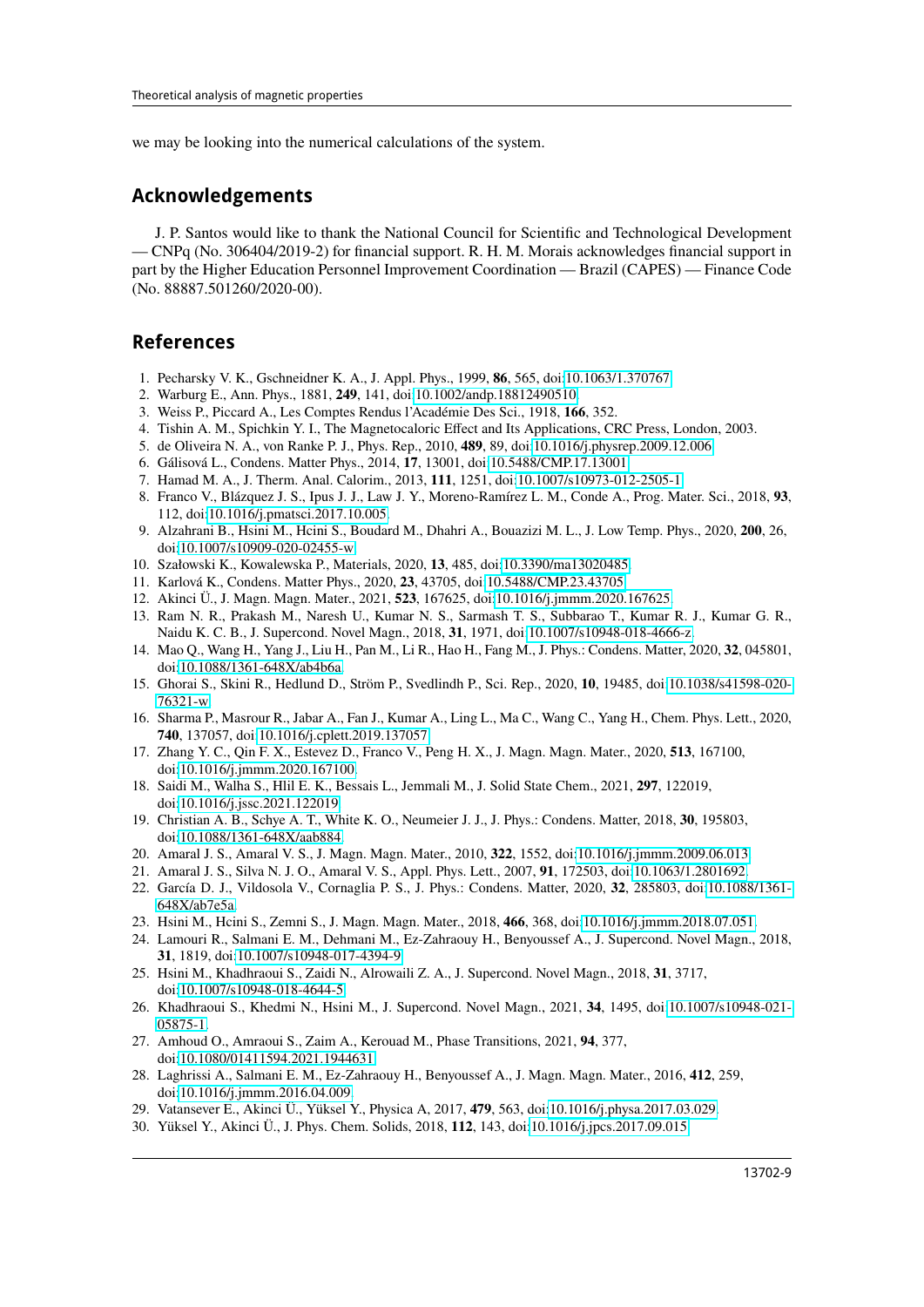- <span id="page-9-18"></span>31. Yüksel Y., Akinci Ü., Vatansever E., Thin Solid Films, 2018, **646**, 67, doi[:10.1016/j.tsf.2017.11.031.](https://doi.org/10.1016/j.tsf.2017.11.031)
- 32. Jurčišinová E., Jurčišin M., Physica A, 2019, **535**, 122430, doi[:10.1016/j.physa.2019.122430.](https://doi.org/10.1016/j.physa.2019.122430)
- <span id="page-9-0"></span>33. Jurčišinová E., Jurčišin M., Physica A, 2020, **554**, 124671, doi[:10.1016/j.physa.2020.124671.](https://doi.org/10.1016/j.physa.2020.124671)
- <span id="page-9-1"></span>34. Masrour R., Jabar A., Benyoussef A., Hamedoun M., Hlil E. K., J. Magn. Magn. Mater., 2016, **401**, 91, doi[:10.1016/j.jmmm.2015.10.019.](https://doi.org/10.1016/j.jmmm.2015.10.019)
- 35. Masrour R., Jabar A., Khlif H., Jemaa F. B., Ellouze M., Hlil E. K., Solid State Commun., 2017, **268**, 64, doi[:10.1016/j.ssc.2017.10.003.](https://doi.org/10.1016/j.ssc.2017.10.003)
- 36. Elyacoubi A. S. E., Masrour R., Jabar A., Solid State Commun., 2018, **271**, 39, doi[:10.1016/j.ssc.2017.12.015.](https://doi.org/10.1016/j.ssc.2017.12.015)
- 37. Singh A., Rajput S., Padmanabhan B., Kaushik K., Anas M., Maitra T., Malik V. K., J. Phys.: Condens. Matter, 2019, **31**, 355802, doi[:10.1088/1361-648X/ab22e7.](https://doi.org/10.1088/1361-648X/ab22e7)
- 38. Amhoud O., Zaim N., Kerouad M., Zaim A., Phys. Lett. A, 2020, **384**, 126443, doi[:10.1016/j.physleta.2020.126443.](https://doi.org/10.1016/j.physleta.2020.126443)
- <span id="page-9-2"></span>39. Sun L., Wang W., Liu C., Xu B., Lv D., Gao Z., Superlattices Microstruct., 2021, **149**, 106775, doi[:10.1016/j.spmi.2020.106775.](https://doi.org/10.1016/j.spmi.2020.106775)
- <span id="page-9-3"></span>40. Salmani E. M., Mounkachi O., Benchafia E. M., Dehmani M., Ez-Zahraouy H., Benyoussef A., Ceram. Int., 2018, **44**, 2453, doi[:10.1016/j.ceramint.2017.10.218.](https://doi.org/10.1016/j.ceramint.2017.10.218)
- 41. Ennassiri N., Tahiri N., El Bounagui O., Ez-Zahraouy H., Benyoussef A., Mater. Res. Bull., 2018, **98**, 335, doi[:10.1016/j.materresbull.2017.10.029.](https://doi.org/10.1016/j.materresbull.2017.10.029)
- <span id="page-9-4"></span>42. Charif Alaoui Y., Tahiri N., El Bounagui O., Ez-Zahraouy H., Solid State Commun., 2020, **309**, 113841, doi[:10.1016/j.ssc.2020.113841.](https://doi.org/10.1016/j.ssc.2020.113841)
- <span id="page-9-5"></span>43. Mohylna M., Žukovič M., Phys. Lett. A, 2019, **383**, 2525, doi[:10.1016/j.physleta.2019.05.015.](https://doi.org/10.1016/j.physleta.2019.05.015)
- 44. Guerrero A. I., Gaona S., J. Magn. Magn. Mater., 2020, **514**, 167140, doi[:10.1016/j.jmmm.2020.167140.](https://doi.org/10.1016/j.jmmm.2020.167140)
- 45. Semjan M., Žukovič M., Acta Phys. Pol. A, 2020, **137**, 622, doi[:10.12693/APhysPolA.137.622.](https://doi.org/10.12693/APhysPolA.137.622)
- 46. Amraoui S., Feraoun A., Kerouad M., Phys. Lett. A, 2020, **384**, 126931, doi[:10.1016/j.physleta.2020.126931.](https://doi.org/10.1016/j.physleta.2020.126931)
- 47. Chandra S., Eur. Phys. J. B, 2021, **94**, 13, doi[:10.1140/epjb/s10051-020-00031-5.](https://doi.org/10.1140/epjb/s10051-020-00031-5)
- <span id="page-9-6"></span>48. Akinci Ü., J. Magn. Magn. Mater., 2021, **523**, 167625, doi[:10.1016/j.jmmm.2020.167625.](https://doi.org/10.1016/j.jmmm.2020.167625)
- <span id="page-9-7"></span>49. Santos J. P., Sá Barreto F. C., Physica A, 2015, **421**, 316, doi[:10.1016/j.physa.2014.11.043.](https://doi.org/10.1016/j.physa.2014.11.043)
- 50. Santos J. P., Sá Barreto F. C., Braz. J. Phys., 2015, **46**, 70, doi[:10.1007/s13538-015-0385-0.](https://doi.org/10.1007/s13538-015-0385-0)
- 51. Akinci Ü., Physica A, 2017, **469**, 740, doi[:10.1016/j.physa.2016.11.064.](https://doi.org/10.1016/j.physa.2016.11.064)
- 52. Santos J. P., Rosa D. S., Sá Barreto F. C., Phys. Lett. A, 2018, **382**, 272, doi[:10.1016/j.physleta.2017.11.029.](https://doi.org/10.1016/j.physleta.2017.11.029)
- <span id="page-9-8"></span>53. Francisco R. M., Santos J. P., Phys. Lett. A, 2019, **383**, 1092, doi[:10.1016/j.physleta.2019.01.001.](https://doi.org/10.1016/j.physleta.2019.01.001)
- <span id="page-9-9"></span>54. Ertaş M., Keskin M., J. Magn. Magn. Mater., 2015, **377**, 386, doi[:10.1016/j.jmmm.2014.10.153.](https://doi.org/10.1016/j.jmmm.2014.10.153)
- 55. Santos J. P., Sá Barreto F. C., Physica A, 2016, **442**, 22, doi[:10.1016/j.physa.2015.08.033.](https://doi.org/10.1016/j.physa.2015.08.033)
- 56. Feraoun A., Kerouad M., Solid State Commun., 2018, **277**, 25, doi[:10.1016/j.ssc.2018.04.007.](https://doi.org/10.1016/j.ssc.2018.04.007)
- <span id="page-9-10"></span>57. Thomaz M. T., Corrêa Silva E. V., J. Magn. Magn. Mater., 2016, **401**, 633, doi[:10.1016/j.jmmm.2015.10.071.](https://doi.org/10.1016/j.jmmm.2015.10.071)
- <span id="page-9-11"></span>58. Jabar A., Masrour R., Benyoussef A., Hamedoun M., J. Magn. Magn. Mater., 2016, **397**, 287, doi[:10.1016/j.jmmm.2015.08.098.](https://doi.org/10.1016/j.jmmm.2015.08.098)
- 59. Alzate-Cardona J. D., Barrero-Moreno M. C., Restrepo-Parra E., J. Phys.: Condens. Matter, 2017, **29**, 445801, doi[:10.1088/1361-648X/aa8a06.](https://doi.org/10.1088/1361-648X/aa8a06)
- 60. Mendes R. G. B., Sá Barreto F. C., Santos J. P., Physica A, 2018, **505**, 1186, doi[:10.1016/j.physa.2018.03.094.](https://doi.org/10.1016/j.physa.2018.03.094)
- 61. Mendes R. G. B., Sá Barreto F. C., Santos J. P., J. Magn. Magn. Mater., 2019, **471**, 365, doi[:10.1016/j.jmmm.2018.09.094.](https://doi.org/10.1016/j.jmmm.2018.09.094)
- 62. Keskin M., Ertaş M., Phys. Scr., 2020, **95**, 055805, doi[:10.1088/1402-4896/ab783f.](https://doi.org/10.1088/1402-4896/ab783f)
- <span id="page-9-12"></span>63. Heydarinasab F., Abouie J., J. Phys.: Condens. Matter, 2020, **32**, 165804, doi[:10.1088/1361-648X/ab61ca.](https://doi.org/10.1088/1361-648X/ab61ca)
- <span id="page-9-13"></span>64. Plascak J. A., Moreira J. G., Sá Barreto F. C., Phys. Lett. A, 1993, **173**, 360, doi[:10.1016/0375-9601\(93\)90250-4.](https://doi.org/10.1016/0375-9601(93)90250-4)
- 65. Plascak J. A., Landau D. P., Phys. Rev. E, 2003, **67**, 015103(R), doi[:10.1103/PhysRevE.67.015103.](https://doi.org/10.1103/PhysRevE.67.015103)
- 66. Silva C. J., Caparica A. A., Plascak J. A., Phys. Rev. E, 2006, **73**, 036702, doi[:10.1103/PhysRevE.73.036702.](https://doi.org/10.1103/PhysRevE.73.036702)
- 67. Santos J. P., Sá Barreto F. C., Physica A, 2015, **421**, 548, doi[:10.1016/j.physa.2014.11.063.](https://doi.org/10.1016/j.physa.2014.11.063)
- <span id="page-9-17"></span>68. Santos J. P., Sá Barreto F. C., Rosa D. S., J. Magn. Magn. Mater., 2017, **423**, 175, doi[:10.1016/j.jmmm.2016.09.086.](https://doi.org/10.1016/j.jmmm.2016.09.086)
- 69. Albayrak E., Int. J. Theor. Phys., 2019, **58**, 4111, doi[:10.1007/s10773-019-04277-3.](https://doi.org/10.1007/s10773-019-04277-3)
- 70. Jaščur M., Rončík M., Balcerzak T., Szałowski K., J. Phys.: Condens. Matter, 2020, **32**, 335801, doi[:10.1088/1361-648X/ab85f5.](https://doi.org/10.1088/1361-648X/ab85f5)
- 71. Qajjour M., Fadil Z., Mhirech A., Kabouchi B., Bahmad L., Ousi Benomar W., J. Low Temp. Phys., 2021, **202**, 231, doi[:10.1007/s10909-020-02543-x.](https://doi.org/10.1007/s10909-020-02543-x)
- <span id="page-9-14"></span>72. Albayrak E., Physica A, 2021, **575**, 126054, doi[:10.1016/j.physa.2021.126054.](https://doi.org/10.1016/j.physa.2021.126054)
- <span id="page-9-15"></span>73. Yüksel Y., Vatansever E., Akinci Ü., Phys. Lett. A, 2021, **388**, 127079, doi[:10.1016/j.physleta.2020.127079.](https://doi.org/10.1016/j.physleta.2020.127079)
- <span id="page-9-16"></span>74. Akinci Ü., Yüksel Y., Vatansever E., Phys. Lett. A, 2018, **382**, 3238, doi[:10.1016/j.physleta.2018.09.022.](https://doi.org/10.1016/j.physleta.2018.09.022)